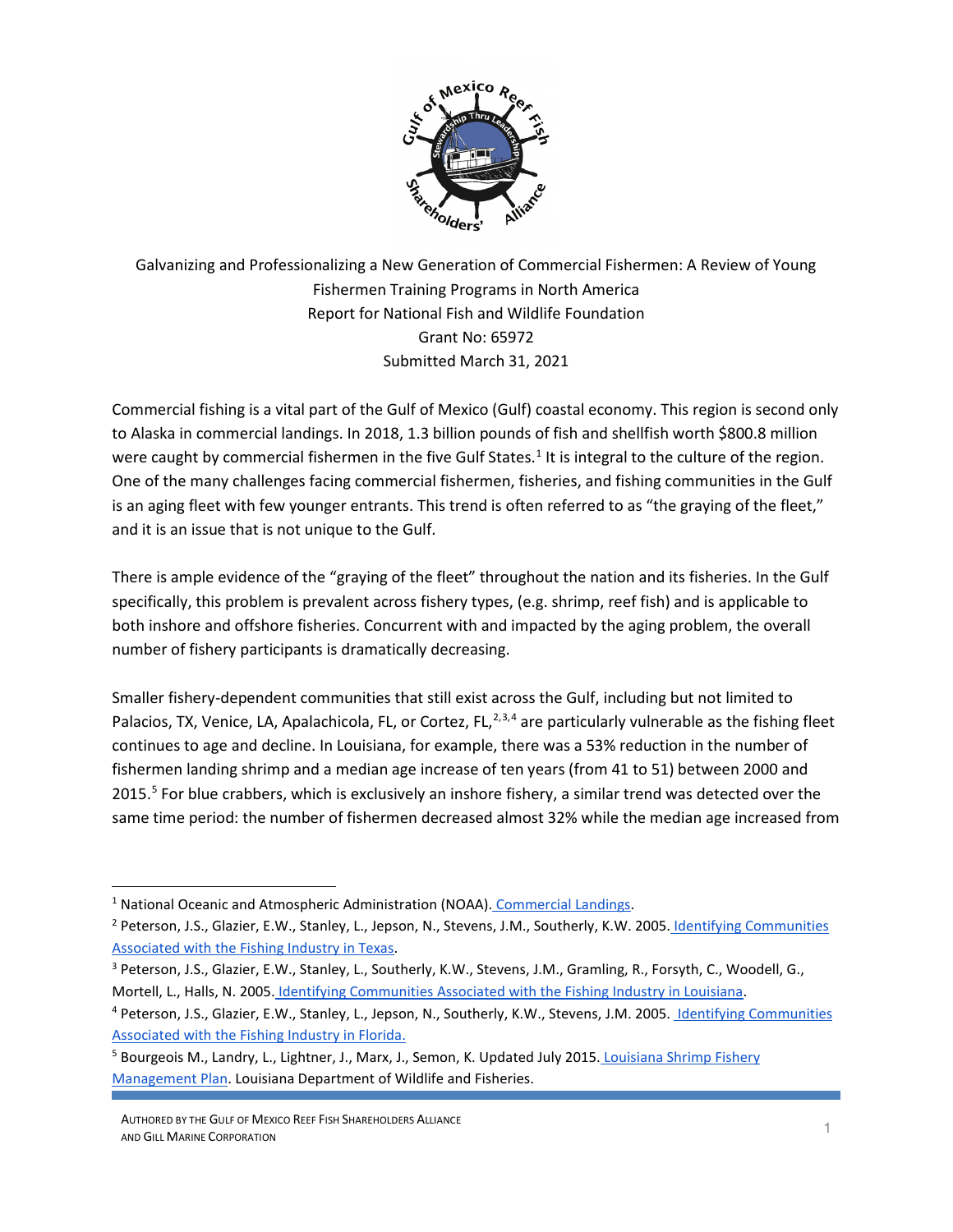40 to 49.<sup>[6](#page-1-0)</sup>The number of commercial reef fish fishermen decreased 63% during that same time period while their median age increased from 43 to 49 years old.<sup>[7](#page-1-1)</sup>

Florida data also exhibit a shift to an older fishing fleet. From 1991 to 2017, the median age of offshore commercial fishermen increased from 44 to 52. When weighted by the number of trips taken the median age increased from 46 to 55. $8$ Not only are there fewer younger fishermen, but the older fishermen are fishing harder and taking more trips.

From a Gulf-wide perspective, 2017 data show that only one third of fishermen are under 45 years old and almost 40% are over 55 years old.<sup>[9](#page-1-3)</sup> Similarly, numerous studies have shown a decline in average age for fishermen on both the East and West coasts of the United States as well as in Alaska.<sup>[10,](#page-1-4)[11](#page-1-5)</sup>

In response to the "graying of the fleet" phenomenon, commercial fishing groups, non-governmental organizations, and other collaborations have developed to address this issue directly. The Co-Principal Investigators (Co-PIs) of this project saw the need to recruit young, professional individuals into Gulf fisheries to replace the fishermen that are facing retirement. In order to develop a program that was effective and impactful, we looked to examples of other fishermen training programs to assess their goals, target audiences, training formats, and funding sources. This paper serves as a review of those programs, based on both publicly available information and interviews and webinars with the coordinators.

## *Alaska Marine Conservation Council – Alaska Fishermen's Network*

Alaska Marine Conservation Council (AMCC) is a non-profit organization based in Anchorage, Alaska. Their mission is "to protect and promote the integrity of Alaska's marine ecosystems and the health of ocean-dependent communities."[12](#page-1-6) The Alaska Fishermen's Network (AKFN) is a program of AMCC that was developed to connect young fishermen to each other and to resources for commercial fishermen.<sup>[13](#page-1-7)</sup> The AKFN website is an exhaustive source of resources, including regulations and the regulatory process, permitting, acquiring quota, fishery loan resources, marketing product, the scientific process in fisheries,

<span id="page-1-6"></span><sup>12</sup> AMCC. [Our Story.](https://www.akmarine.org/our-story)

<span id="page-1-0"></span><sup>6</sup> Vanderkooy, S. J., and Perry, H.M. (Eds). 2015. [The Blue Crab Fishery of the Gulf of Mexico, United States: A](https://www.gsmfc.org/publications/GSMFC%20Number%20243_web.pdf)  [Regional Management Plan.](https://www.gsmfc.org/publications/GSMFC%20Number%20243_web.pdf)

<span id="page-1-1"></span><sup>7</sup> LDWF. Based on trip ticket and commercial license files data through 2015/2016

<span id="page-1-2"></span><sup>8</sup> Florida Fish and Wildlife Conservation Commission. (2018). 1986-2017 Commercial Fishery Landings Data through Batch 1394, extracted October 4, 2018. Marine Fisheries Information System. St. Petersburg, FL.

<span id="page-1-3"></span><sup>&</sup>lt;sup>9</sup> Posadas, B., 2018, 18 January. [Know more about the commercial fishermen in the Gulf of Mexico.](http://masgc.org/news/article/know-more-about-the-commercial-fishermen-in-the-gulf-of-mexico-states.)

<span id="page-1-4"></span><sup>&</sup>lt;sup>10</sup> Russell, S.M., Sparks, K., Arias-Arthur, A., Varney, A. (2014). The Pacific Groundfish Fishery Social Study: An Initial Theme Based Report.

<span id="page-1-5"></span><sup>&</sup>lt;sup>11</sup> Andreatta, S., & Parlier, A. (2010). The Political Ecology of Small-Scale Commercial Fishermen in Carteret County, North Carolina. Human Organization, 69(2).

<span id="page-1-7"></span><sup>&</sup>lt;sup>13</sup> Personal communication (pers. comm.). Jamie O'Connor, Working Waterfronts Director, AMCC. 10.31.2019 webinar with Gulf Young Fishermen Program (GYFP) Planning Team (PT).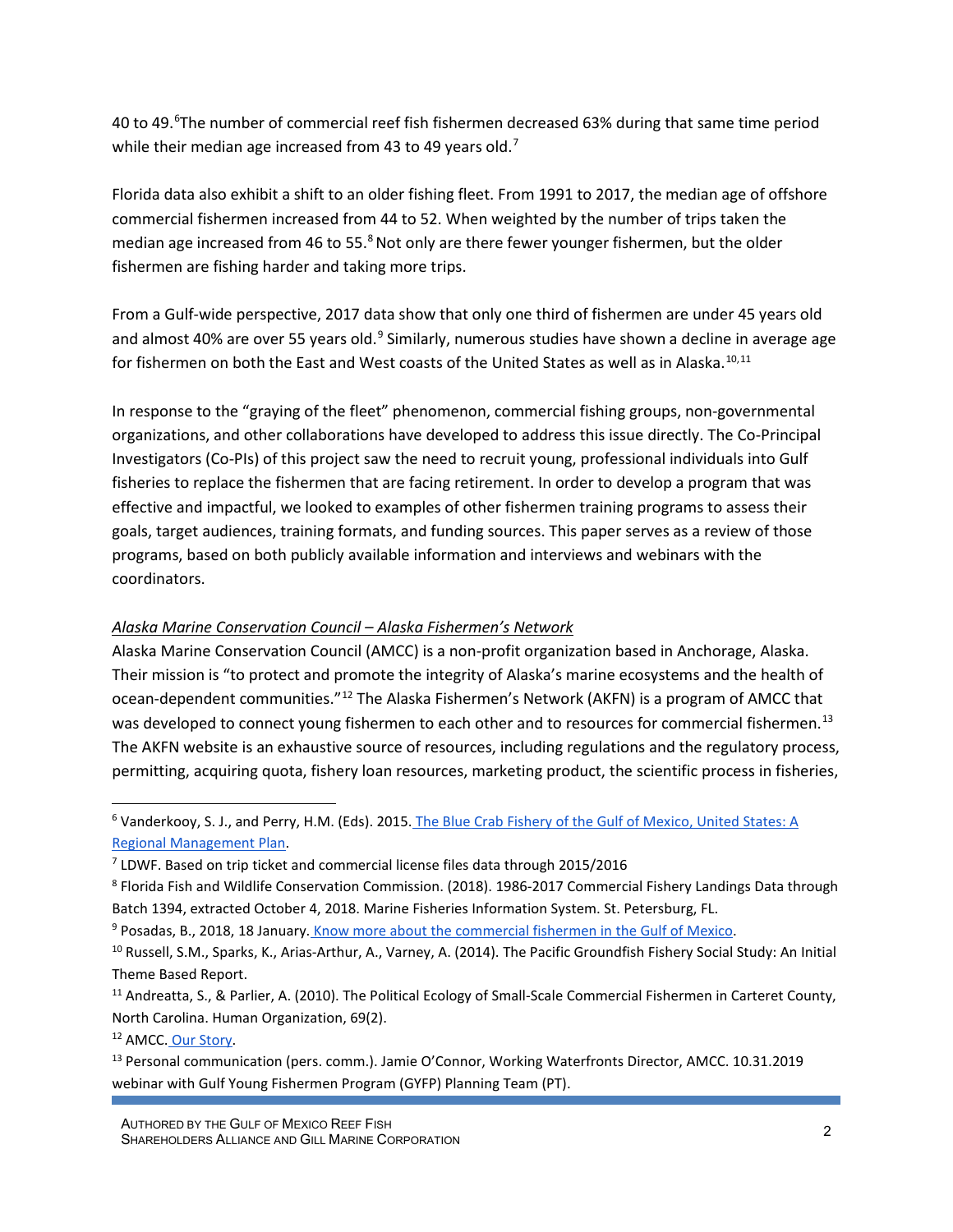and training opportunities.<sup>14</sup> While AKFN does not take political positions, it does focus on empowering young fishermen and coaching them through the regulatory process and how to get involved.<sup>[15,](#page-2-1)[16](#page-2-2)</sup> The AKFN also runs a Young Fishing Fellows program.<sup>[17](#page-2-3)</sup> AKFN selects 3-5 fellows per year and matches them with industry businesses and organizations to conduct special and focused projects. AMCC provides the funding for stipends for the fellows, and occasionally the organization hosting the fellow will contribute matching funds.<sup>[18](#page-2-4)</sup> This fellowship has served as a springboard for many young fishermen that have participated, with some working in Washington D.C. for periods of time or becoming fixtures at the North Pacific Fishery Management Council.<sup>[19](#page-2-5)</sup>

### *Alaska Longline Fishermen's Association – Crew Training Program*

Alaska Longline Fishermen's Association (ALFA) represents longline fishermen in the Alaska halibut, sablefish, and rockfish fisheries and is based in Sitka, Alaska. They list several programs under their "Young Fishermen Initiatives," including work on the Young Fishermen's Development Act, a Fishery Conservation Network that facilitates research between commercial fishermen and scientists, and a deckhand apprenticeship program.[20](#page-2-6)

ALFA launched the Crew Training Program in 2017 with three goals: 1) prepare the next generation of commercial fishermen for success 2) provide real-world experience to potential deckhands 3) instill an appreciation for commercial fishing to those who may not otherwise understand the intricacies of the industry (in other words, create seafood ambassadors). $^{21}$  $^{21}$  $^{21}$ 

ALFA advertises when applications are open on social media and in some industry publications such as National Fisherman.<sup>22</sup> After an initial screening of process, ALFA matches applicants with captains who have volunteered to take participants in the Crew Training Program. Ultimately, it is up to these captains to select who they will take on their vessel. Participants are responsible for their travel to Sitka, but once on a boat they are paid as crew. According to Linda Behnken, Executive Director of ALFA, this is one of the aspects of the program that has made it so successful. The skippers value the apprentices as a crew, and there is potential for the apprentices' pay to increase as they improve and demonstrate their value on the vessel. Through the apprenticeship program, captains get help finding people interested in working on a commercial fishing vessel. ALFA does offer host skippers insurance stipends and some materials for the apprentices, such as survival suits. ALFA is also on call to provide in-season support to

- <span id="page-2-3"></span><sup>17</sup> AKFN. [Young Fishing Fellows.](https://www.akyoungfishermen.org/young-fishing-fellows)
- <span id="page-2-4"></span><sup>18</sup> Pers. Comm. Jamie O'Connor, 10.31.2019.

<span id="page-2-0"></span><sup>&</sup>lt;sup>14</sup> AKFN. [Resources.](https://www.akyoungfishermen.org/ayfn-resources#block-yui_3_17_2_1_1531345468890_8886)

<span id="page-2-1"></span><sup>15</sup> Pers. Comm. Jamie O'Connor, 10.31.2019.

<span id="page-2-2"></span><sup>16</sup> AKFN. [Resources.](https://www.akyoungfishermen.org/ayfn-resources#block-yui_3_17_2_1_1531345468890_8886)

<span id="page-2-5"></span><sup>19</sup> Pers. Comm. Jamie O'Connor, 10.31.2019.

<span id="page-2-6"></span><sup>20</sup> ALFA. [Young Fishermen Initiatives.](http://www.alfafish.org/youngfishermen)

<span id="page-2-7"></span><sup>&</sup>lt;sup>21</sup> Pers. Comm. Linda Behnken, Executive Director of ALFA, 1.21.2020.

<span id="page-2-8"></span><sup>&</sup>lt;sup>22</sup> Welch, L. February 7, 2019. [Alaska deckhand apprenticeship program open for applicants.](https://www.nationalfisherman.com/alaska/alaska-deckhand-apprentice-program-open-for-applicants) National Fisherman.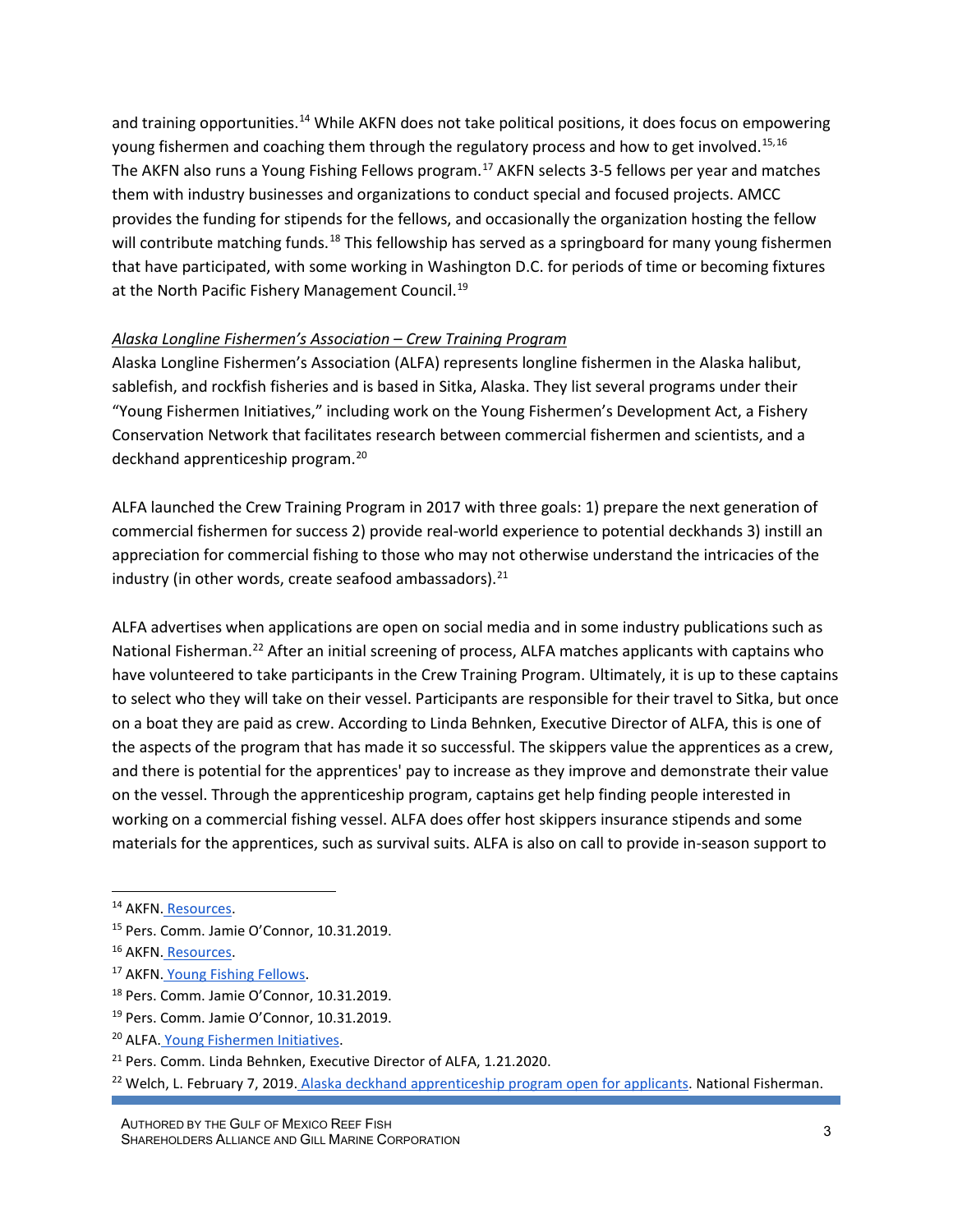both captains and apprentices in case issues arise. ALFA conducts exit interviews and program assessments each year with participants and skippers to shape how the program needs to evolve in future years.<sup>[23](#page-3-0)</sup>

# *Commercial Fisheries Center of Rhode Island - Commercial Fisherman Apprenticeship Program*

The Rhode Island Commercial Fisherman Apprenticeship Program (CFAP) started due to a concern from the Rhode Island Commercial Fishing Industry regarding a shortage of good, qualified crew members.<sup>[24](#page-3-1)</sup> Some captains were hesitant to take people who were inexperienced out fishing, and concurrently, young people walking the docks looking for jobs did not know the best first step to getting on a vessel.<sup>[25](#page-3-2)</sup> To address these issues Rhode Island Commercial Fisheries Center partnered with Rhode Island University and collaborated with local industry to develop a training program.

The training program lasts four weeks and is both classroom and field based. The majority of the training is spent in the classroom where students learn safety, navigation, basic vessel maintenance, gear maintenance and net sewing, the role of science in fisheries, and the role of law enforcement.<sup>[26](#page-3-3)</sup> Students get about two days on a vessel and they have some selection on the kind of fishing vessel they go on (lobster boat, scallop dredge, trawler). $27$ 

The program offers a stipend to students for completion and essential gear to get them started (boots, knives, gloves,). They also compensate the captains who come into train students and take them on vessels, both in the form of per diem stipends and covering insurance for the vessels.<sup>[28](#page-3-5)</sup>

Recruitment occurs through high school career day and online job sites, also through veteran job placement services. They have had good success with veterans. Thus far, no high schoolers have come through the program, and most participants are between 24 and 32 years old.<sup>[29](#page-3-6)</sup> The program drug screens and background checks all participants and is very strict about students being drug free and punctual.<sup>30</sup> There is approximately a 50% retention rate for graduates into the field, meaning about half that complete the training actually get a job on board a vessel.

## *California Sea Grant – California Commercial Fishing Apprenticeship Program*

The California Commercial Fishing Apprenticeship Program launched in 2020 and is overseen by California Sea Grant. This program is a combination of classroom and on-the-water training with

<span id="page-3-0"></span><sup>23</sup> Pers. comm. Linda Behnken. 1.21.2020

<span id="page-3-1"></span><sup>&</sup>lt;sup>24</sup> Gravelle, K. June 2, 2018. [Apprenticeship teaches the ins and outs of fishing.](https://www.ricentral.com/narragansett_times/apprenticeship-teaches-the-ins-and-outs-of-fishing/article_05823620-64dd-11e8-861a-e7652152490a.html) The Narragansett Times.

<span id="page-3-2"></span><sup>&</sup>lt;sup>25</sup> Pers. Comm. Fred Mattera, Executive Director of Commercial Fisheries Center of Rhode Island. 11.12.2019

<span id="page-3-3"></span><sup>&</sup>lt;sup>26</sup> Commercial Fisheries Center of Rhode Island. [Apprenticeship.](https://www.cfcri.org/apprenticeship.html)

<span id="page-3-4"></span><sup>&</sup>lt;sup>27</sup> Pers. Comm. Fred Mattera. 11.12.2019.

<span id="page-3-5"></span><sup>28</sup> Pers. Comm. Fred Mattera. 11.12.2019.

<span id="page-3-6"></span><sup>&</sup>lt;sup>29</sup> Pers. Comm. Fred Mattera. 11.12.2019.

<span id="page-3-7"></span><sup>30</sup> Pers. Comm. Fred Mattera. 11.12.2019.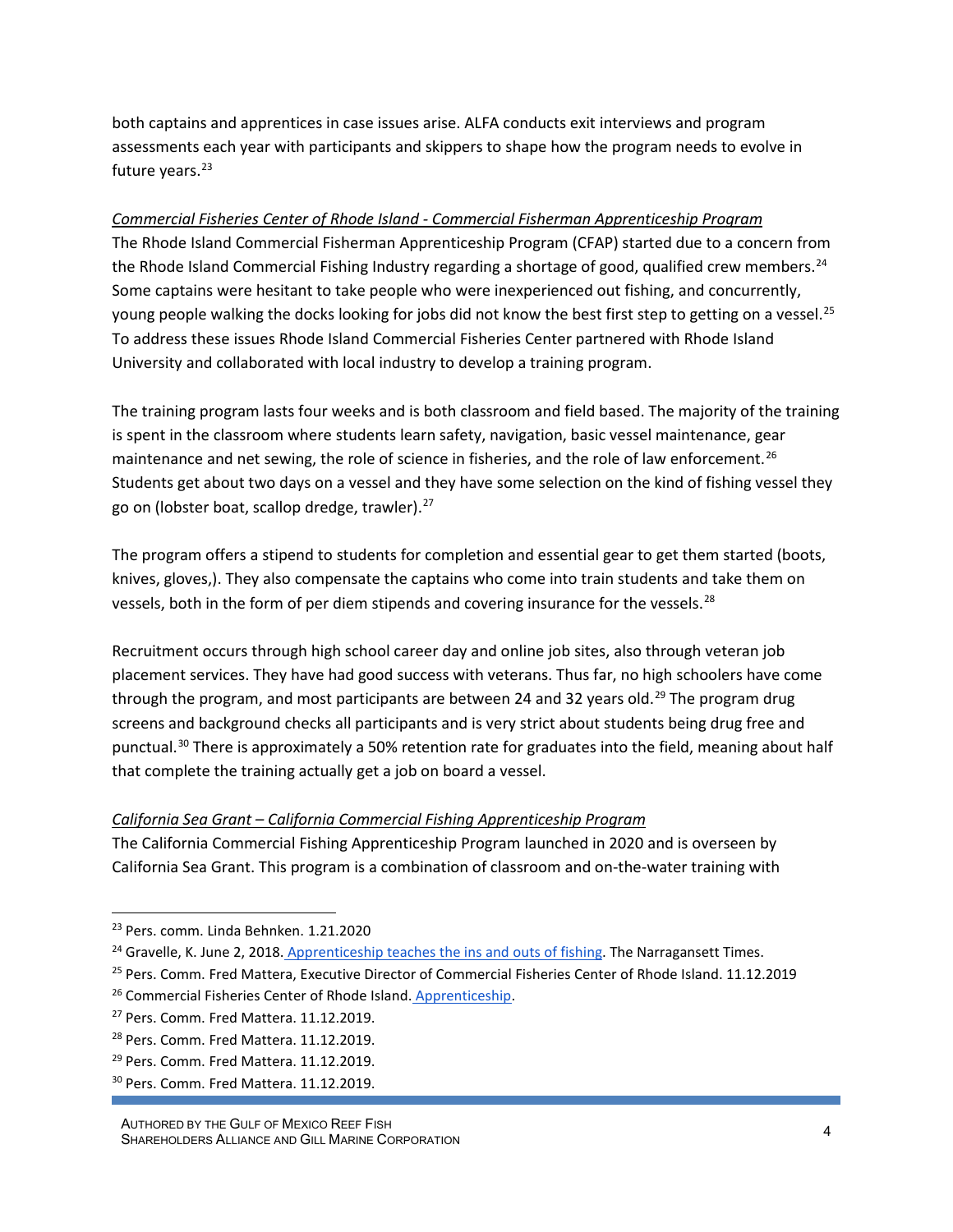commercial fishermen. Participants are told that estimated costs to participate are between \$500 and \$1000, though there are scholarships available. Once working with their sponsor, they are an earning member of the crew. The workshop is approximately 100 hours and graduates will have several certifications upon completion, including first aid, CPR and AED use, AMSEA Drill Conductor Training, and a California Boater Card.[31](#page-4-0)

The Apprenticeship lasts 6-12 months, and participants must find a captain that is willing to sponsor them for 1,000 hours of on-the-job training.<sup>[32](#page-4-1)</sup>

### *Cape Cod Commercial Fishermen's Alliance- Fishermen Training Program*

The Cape Cod Commercial Fishermen's Alliance (CCFA) launched their fishermen training program in 2020. It is a five-day program in which students learn the basics of commercial fishing, including species identification, knot tying, first aid, and types of gear used in the region.<sup>[33](#page-4-2)</sup> The program was advertised through social media, local radio, and in tackle shops. The first session was held in January 2020 and had five participants. Several more sessions were planned for this year, but due to COVID-19 they had to be postponed.<sup>34</sup> Training was focused mainly in the classroom, with some time devoted to walking the docks and viewing vessels. Due to insurance limitations, there was no official at-sea training portion of the program.<sup>[35](#page-4-4)</sup> CCCFA connected participants in the training program with local captains, and the onus was on them to find jobs within the fleet. As of November 2020, three graduates were working on commercial vessels.

### *British Columbia Young Fishermen's Network*

The "graying of the fleet" is not unique to the United States. Canadian fisheries are also experiencing a shortage of young entrants into commercial fishing. In 2016, 23% of the commercial fishermen in British Columbia were under 30.<sup>[36](#page-4-5)</sup> The British Columbia Young Fishermen's Network (BCYFN) is a program supported by the TBuck Suzuki Environmental Foundation. They function as a "supportive space for the next generation of B.C.'s fishing fleet" and "foster learning and networking among young fish harvesters by creating connections to the people and resources they need to succeed."<sup>[37](#page-4-6)</sup>

The BCYFN is not a training program in the way that ALFA or Rhode Island's programs are. Instead, it is more similar to AMCC in that it is a central location of resources for young fishermen to get educated on fisheries management, business development, and boat upkeep.<sup>[38](#page-4-7)</sup> They also organize meetups so that

<span id="page-4-0"></span><sup>&</sup>lt;sup>31</sup> California Sea Grant. [California Commercial Fishing Apprenticeship Program Information.](https://caseagrant.ucsd.edu/apprentice#:%7E:text=The%20training%20program%20will%20take,%24500%20to%20%241000%20before%20scholarships.)

<span id="page-4-1"></span><sup>32</sup> California Sea Grant. [California Commercial Fishing Apprenticeship Program Information.](https://caseagrant.ucsd.edu/apprentice#:%7E:text=The%20training%20program%20will%20take,%24500%20to%20%241000%20before%20scholarships.)

<span id="page-4-2"></span><sup>33</sup> CCCFA. [Fishermen Training Program.](https://capecodfishermen.org/item/fishermen-s-training-program)

<span id="page-4-3"></span><sup>&</sup>lt;sup>34</sup> Pers. comm. George Maynard, Policy and Research Coordinator, and Stephanie Sykes, Program and Outreach Coordinator for CCCFA. 11.19.2020.

<span id="page-4-4"></span><sup>&</sup>lt;sup>35</sup> Pers. Comm. George Maynard and Stephanie Sykes. 11.19.2020.

<span id="page-4-5"></span><sup>36</sup> BCYFN. [2020 BC Young Fishermen's Gathering. Event Summary Report.](https://d3n8a8pro7vhmx.cloudfront.net/tbucksuzuki/pages/21/attachments/original/1590163220/2020_BCYFG_Summary_Report_Logo.pdf?1590163220)

<span id="page-4-6"></span><sup>&</sup>lt;sup>37</sup> BCYFN. [Home.](https://www.bcyoungfishermen.ca/)

<span id="page-4-7"></span><sup>38</sup> BCYFN. [Resources.](https://www.bcyoungfishermen.ca/resources)

AUTHORED BY THE GULF OF MEXICO REEF FISH AUTHORED BY THE GULF OF MEXICO REEF FISH<br>SHAREHOLDERS ALLIANCE AND GILL MARINE CORPORATION 5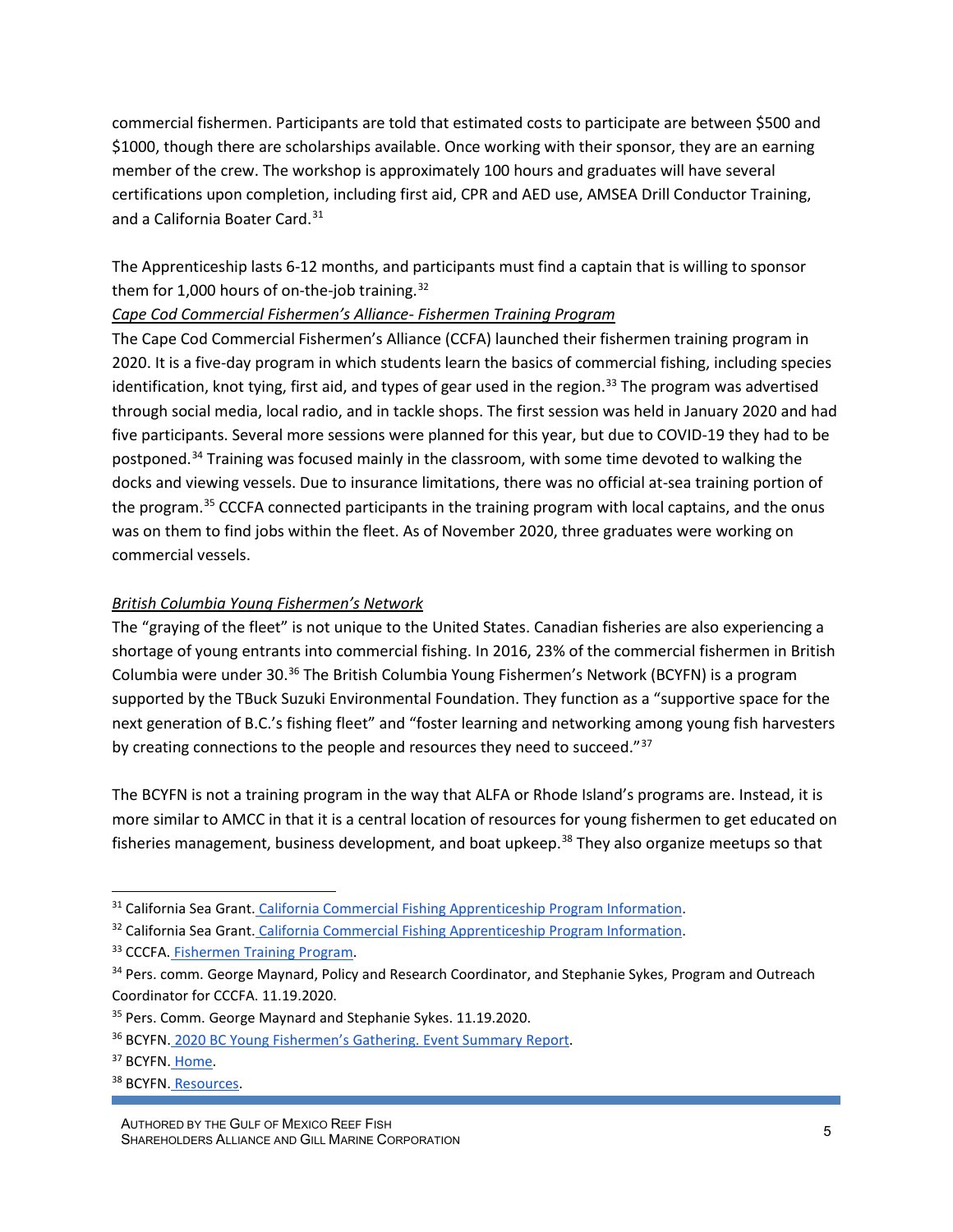fishermen can meet each other, and host an annual gathering. The annual gathering started in 2016 and is a two-day workshop that provides an opportunity for participants to make connections with mentors and other young fishermen.<sup>[39](#page-5-0)</sup> In 2020, the annual gathering had 100 participants from 15 fisheries across British Columbia. Presentations included seafood marketing opportunities, fisheries management 101, marine safety, gear maintenance, and business planning.<sup>[40](#page-5-1)</sup>

### *Funding Young Fishermen Programs*

In the instances where the Co-PIs interviewed program coordinators, they were always asked about funding. It is evident that acquiring long-term funding for young fishermen training initiatives is a challenge that most of these programs face and will have to overcome to ensure their sustainability. In almost every instance, a grant was the initial source for the development and initiation of a training program. From there, additional funds had to be acquired from local institutions. In the case of Rhode Island, after demonstrating success, they are now funded by Real Jobs Rhode Island.<sup>[41,](#page-5-2)[42](#page-5-3)</sup> Real Jobs Rhode Island is a program of the Department of Labor and Training, growing "business-led partnerships that build workforce solutions."[43](#page-5-4) CCCFA was able to have their program included in the Massachusetts state budget.[44](#page-5-5) BKYFN has foundational support from the TBuck Suzuki Environmental Foundation. ALFA and AMCC are currently solely reliant on external grants.<sup>45</sup> Some of these groups have joined together to develop and advocate for funding that would support these programs on a long-term national basis. Legislation known as the "Young Fishermen's Development Act'' was introduced in both 2017 (H.R.  $2079/5.1323$ <sup>46,[47](#page-5-8)</sup> and 2019 (H.R. 1240/S. 496).<sup>[48,](#page-5-9)[49](#page-5-10)</sup> It was modeled after a successful Department of Agriculture program doing the same for farmers.<sup>[50](#page-5-11)</sup> But the timeline of Congress and the array of other national priorities has forced groups to seek funding elsewhere in the short term and develop training programs to address the needs of their fisheries and regions. For these programs to continue, and for other programs to emerge and succeed in perpetuating commercial fishing, long-term funding solutions must be a priority for industry organizations, foundations, and Congress.

#### *Conclusion*

<span id="page-5-0"></span><sup>39</sup> BCYFN. [Annual Gathering.](https://www.bcyoungfishermen.ca/annual_gathering)

<span id="page-5-1"></span><sup>40</sup> BCYFN. [2020 BC Young Fishermen's Gathering. Event Summary Report.](https://d3n8a8pro7vhmx.cloudfront.net/tbucksuzuki/pages/21/attachments/original/1590163220/2020_BCYFG_Summary_Report_Logo.pdf?1590163220)

<span id="page-5-2"></span><sup>41</sup> Commercial Fisheries Center of Rhode Island. [Apprenticeship.](https://www.cfcri.org/apprenticeship.html)

<span id="page-5-3"></span><sup>42</sup> Pers. comm. Fred Mattera. 11.12.2019

<span id="page-5-4"></span><sup>&</sup>lt;sup>43</sup> Rhode Island Department of Labor and Training. [Real Jobs Rhode Island.](https://dlt.ri.gov/realjobsri/about/)

<span id="page-5-5"></span><sup>44</sup> Pers. Comm. George Maynard and Stephanie Sykes. 11.19.2020.

<span id="page-5-6"></span><sup>45</sup> Pers. comm. Jamie O'Connor 10.31.2020 and Linda Behnken 1.21.2020.

<span id="page-5-7"></span><sup>46</sup> H.R. 2079. [Young Fishermen's Development Act of 2017.](https://www.congress.gov/bill/115th-congress/house-bill/2079/text?q=%7B%22search%22%3A%5B%22young+fishermens+development+act%22%5D%7D&r=1)

<span id="page-5-8"></span><sup>47</sup> S. 1323. [Young Fishermen's Development Act of 2017.](https://www.congress.gov/bill/115th-congress/senate-bill/1323?q=%7B%22search%22%3A%5B%22young+fishermens+development+act%22%5D%7D&r=2)

<span id="page-5-9"></span><sup>48</sup> H.R. 1240. [Young Fishermen's Development Act.](https://www.congress.gov/bill/116th-congress/house-bill/1240/text?q=%7B%22search%22%3A%5B%22young+fishermens+development+act%22%5D%7D&r=2&s=1)

<span id="page-5-10"></span><sup>49</sup> S. 496. [Young Fishermen's Development Act.](https://www.congress.gov/bill/116th-congress/senate-bill/496/text)

<span id="page-5-11"></span><sup>&</sup>lt;sup>50</sup> United States Department of Agriculture. National Institute of Food and Agriculture. Beginning Farmer and Rancher Development Program.

AUTHORED BY THE GULF OF MEXICO REEF FISH<br>SHAREHOLDERS ALLIANCE AND GILL MARINE CORPORATION 6